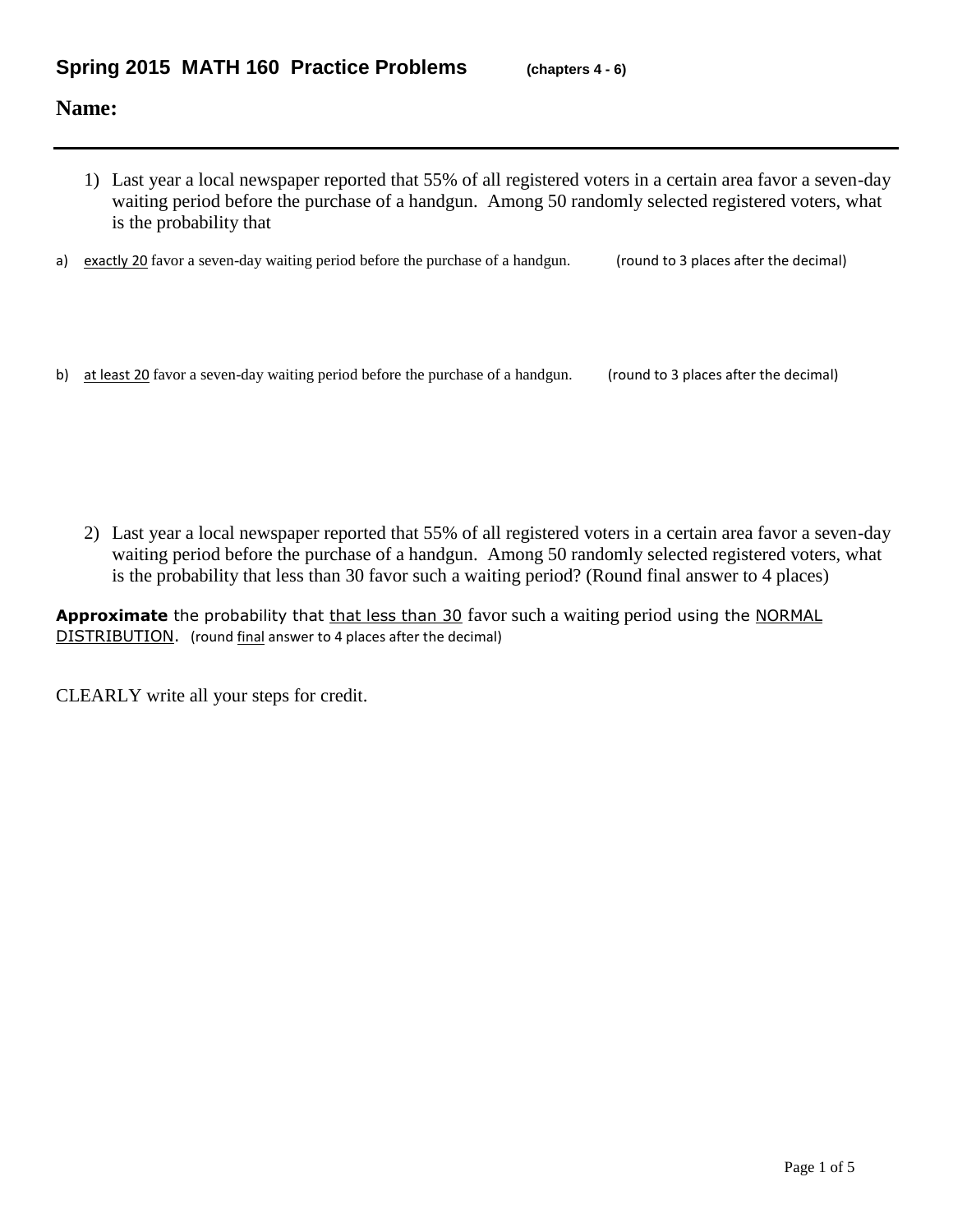- 3) In the North Carolina Pick 5 Lottery a player selects a set of five (5) single-digit numbers between 0 and 9 (no repeats). In order to be a winner, the numbers may be selected in any order. Find the probability of winning the North Carolina Pick 5 Lottery. Leave your answer in fraction form.
- 4) A fundraiser at a local church involves paying \$2.00 at a chance of winning at the following game;

The player randomly selects a marble from a bowl containing 20 marbles of different colors. There are 11 red marbles, 5 blue marbles, 3 yellow marbles and 1 green marble. The player is blindfolded and cannot see the marble he or she is selecting.

The winnings for selecting a green marble is \$40, selecting a yellow marble is \$10, selecting a blue marble is \$4 and there are no winnings for selecting a red marble.

a. Find the **expected value** for this game. Round to the nearest cent.

( **Show your work as in lecture, write out appropriate formulas or calculator command**)

| X | P(x) |
|---|------|
|   |      |
|   |      |
|   |      |
|   |      |

## **You will only get credit for the following questions if you answered part a.**

b. Does the game favor the player or the church?

c. Is the church making a profit?  $\Box$ 

5) A radar unit is used to measure the speed of automobiles on an expressway during rush-hour traffic. The speeds of individual automobiles are normally distributed with a mean of 65 mph and a standard deviation of 5.32 What speed represents the top 8% ? Round your answer to the nearest integer and **Show your work as in lecture, write out appropriate formulas, draw appropriate graphs.**

6) Based on a report by USA today, 25 to 34-year-olds spend the most each week on fast food with a weekly mean amount of \$44. Assuming that weekly fast food expenditures are normally distributed with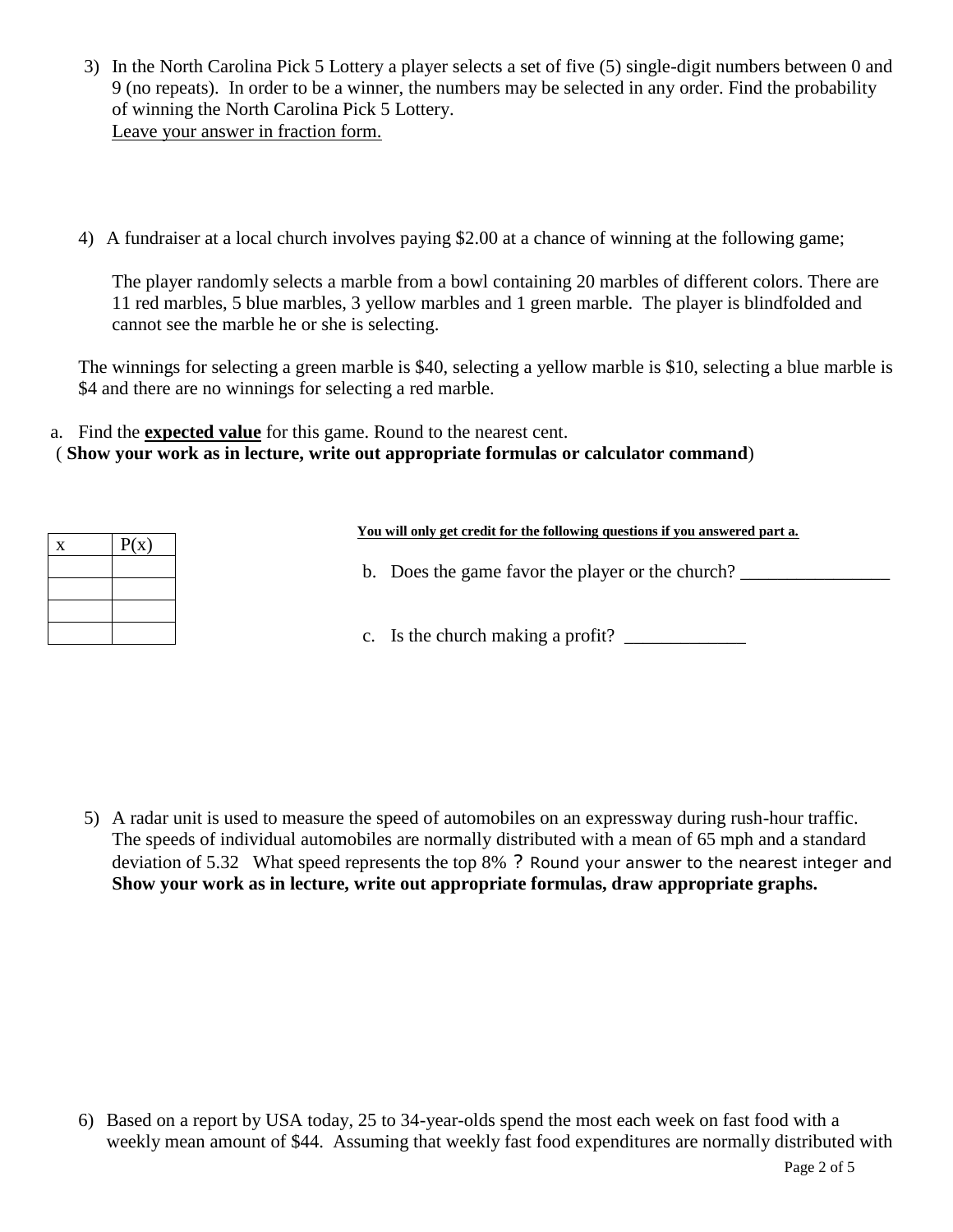a standard deviation of \$14.50, what is the probability that a 25 to 34-year-old will spend more than \$70 a week on fast food? Round your final answer to 4 decimal places. **Show your work as in lecture, write appropriate formulas, draw appropriate graphs, do not use calculator commands**.

7) Salaries for various positions can vary significantly, depending on whether or not the company is in the public or private sector. According to the U.S. Department of Labor, the mean annual salary for managers employed by the federal government is \$ 76,503. Assume that annual salaries for this type of job are normally distributed and that the standard deviation is \$8850. In a sample of 20 managers, what is the probability that the sample mean annual salary is less than \$78,000? (Round final answer to 4 places) **Show your work as in lecture, write appropriate formulas, draw appropriate graphs, do not use calculator commands.**

On a survey I asked students if they bring their lunch, buy lunch or go home to eat lunch. Here are the results of that survey matched up with how far they live away from campus.

|                         | Less than 5<br>miles | 5 to 10 miles | More than 10 miles |     |
|-------------------------|----------------------|---------------|--------------------|-----|
| Bring lunch             |                      |               | 25                 |     |
| Buy lunch               | כ 1                  | 26            | ΙU                 |     |
| Go home to<br>eat lunch | 30                   | 15            |                    |     |
|                         |                      | 56            |                    | 143 |

If one of the 143 subjects is randomly selected, find the probability that

- 8) The student brings lunch **given** lives less than 5 miles away. (Keep your answers in fraction form and **show how you obtained your answer** )
- 9) The student buys lunch **or** he/she lives more than 10 miles away. (Keep your answers in fraction form and **show how you obtained your answer** )
- 10) The student buys lunch **and** he/she lives more than 10 miles away. (Keep your answers in fraction form and **show how you obtained your answer** )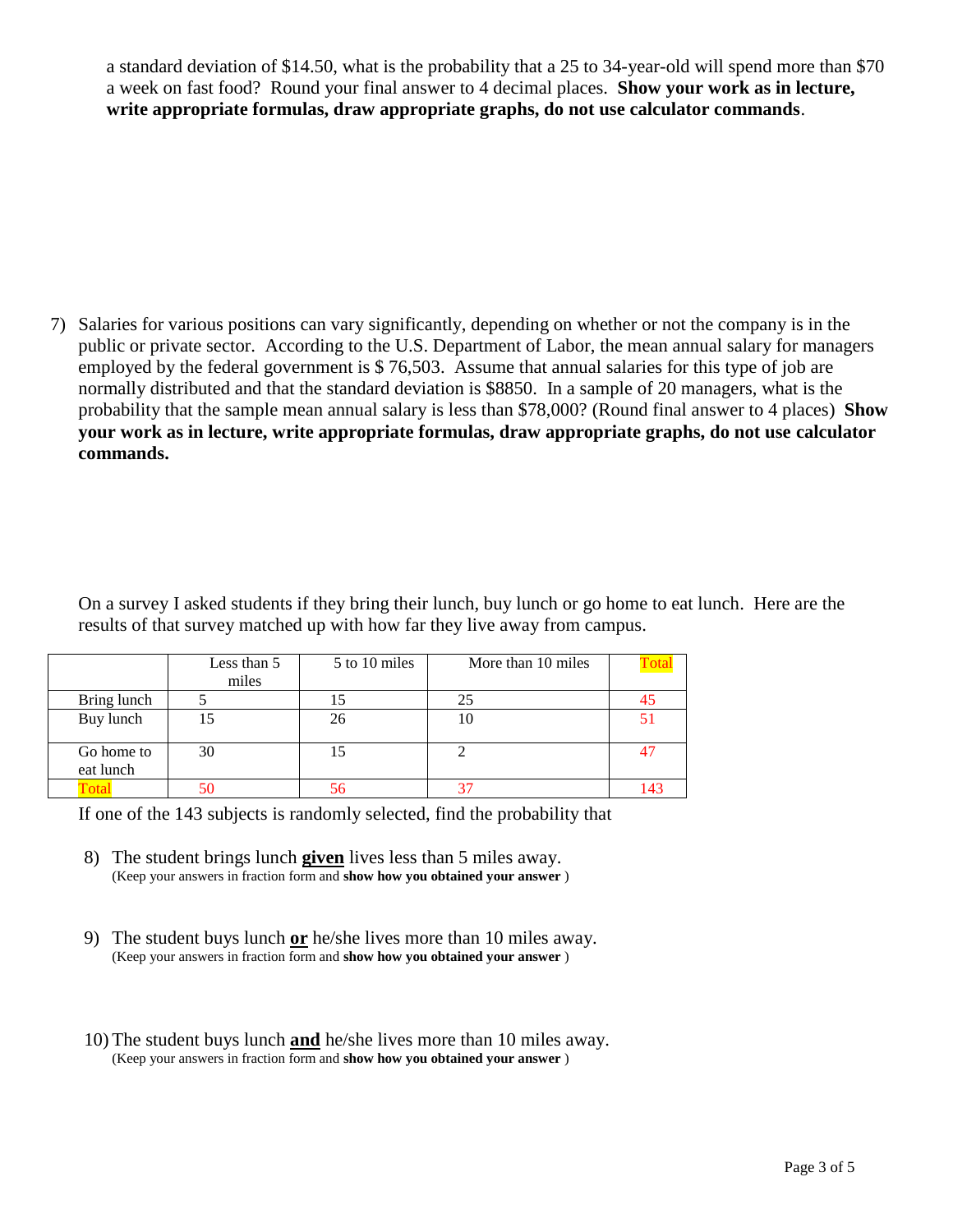11) Census data are often used to create probability distributions for various random variables. Census data for families in 2008 shows the number of children per household. The accompanying table shows the probability distribution for x, which is the number of children per household. (**Fill in the missing probability and answer the questions below**)

Round your answers to the thousandths place when appropriate

- a) What is the probability that a family, has one child? USE THE TABLE.
- b) Use the FORMULA to find the **mean** of the probability distribution above. In your calculation use 5 for 5+ Show your work for credit.
- c) Use the FORMULA to find the **standard deviation** of the probability distribution above. In your calculation use 5 for 5+ Show your work for credit.
- d) Is it unusual for a family to have 3 children? **For credit** you must explain using the appropriate rule.
- e) Is it unlikely for a family to have 4 children? **For credit** you must explain using the appropriate rule.
- 12) Which of the following Quantile Plot represents data that is normally distributed?



**Formulas:**

| X              | P(X)  |
|----------------|-------|
| 0              | 0.111 |
|                | 9     |
| $\overline{2}$ | 0.249 |
| 3              | 0.106 |
|                | 0.032 |
| $\leq$         | 0.020 |